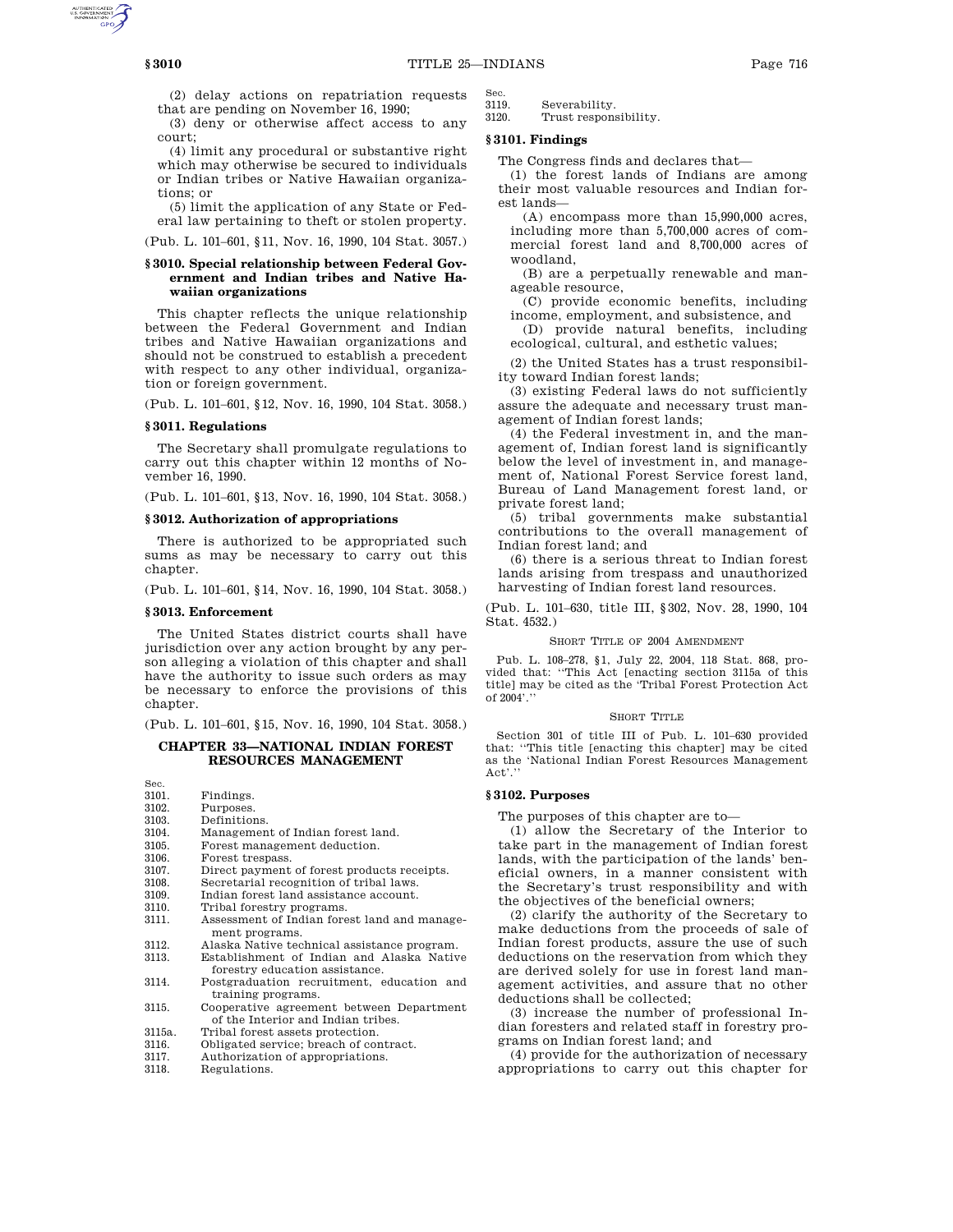the protection, conservation, utilization, management, and enhancement of Indian forest lands.

(Pub. L. 101–630, title III, §303, Nov. 28, 1990, 104 Stat. 4532.)

## **§ 3103. Definitions**

For the purposes of this chapter, the term—

(1) ''Alaska Native'' means Native as defined in section 1602(b) of title 43;

(2) ''forest'' means an ecosystem of at least one acre in size, including timberland and woodland, which—

(A) is characterized by a more or less dense and extensive tree cover,

(B) contains, or once contained, at least ten percent tree crown cover, and

(C) is not developed or planned for exclusive nonforest use;

(3) ''Indian forest land'' means Indian lands, including commercial and non-commercial timberland and woodland, that are considered chiefly valuable for the production of forest products or to maintain watershed or other land values enhanced by a forest cover, regardless whether a formal inspection and land classification action has been taken;

(4) ''forest land management activities'' means all activities performed in the management of Indian forest lands, including—

(A) all aspects of program administration and executive direction such as—

(i) development and maintenance of policy and operational procedures, program oversight, and evaluation,

(ii) securing of legal assistance and handling of legal matters,

(iii) budget, finance, and personnel management, and

(iv) development and maintenance of necessary data bases and program reports;

(B) all aspects of the development, preparation and revision of forest inventory and management plans, including aerial photography, mapping, field management inventories and re-inventories, inventory analysis, growth studies, allowable annual cut calculations, environmental assessment, and forest history, consistent with and reflective of tribal integrated resource management plans;

(C) forest land development, including forestation, thinning, tree improvement activities, and the use of silvicultural treatments to restore or increase growth and yield to the full productive capacity of the forest environment;

(D) protection against losses from wildfire, including acquisition and maintenance of fire fighting equipment and fire detection systems, construction of firebreaks, hazard reduction, prescribed burning, and the development of cooperative wildfire management agreements;

(E) protection against insects and disease, including—

(i) all aspects of detection and evaluation,

(ii) preparation of project proposals containing project description, environmental assessments and statements, and cost-benefit analyses necessary to secure funding, (iii) field suppression operations, and (iv) reporting;

(F) assessment of damage caused by forest trespass, infestation or fire, including field examination and survey, damage appraisal, investigation assistance, and report, demand letter, and testimony preparation;

(G) all aspects of the preparation, administration, and supervision of timber sale contracts, paid and free use permits, and other Indian forest product harvest sale documents including—

(i) cruising, product marking, silvicultural prescription, appraisal and harvest supervision,

(ii) forest product marketing assistance, including evaluation of marketing and development opportunities related to Indian forest products and consultation and advice to tribes, tribal and Indian enterprises on maximization of return on forest products,

(iii) archeological, historical, environmental and other land management reviews, clearances, and analyses,

(iv) advertising, executing, and supervising contracts,

(v) marking and scaling of timber, and

(vi) collecting, recording and distributing receipts from sales;

(H) provision of financial assistance for the education of Indians enrolled in accredited programs of postsecondary and postgraduate forestry and forestry-related fields of study, including the provision of scholarships, internships, relocation assistance, and other forms of assistance to cover educational expenses;

(I) participation in the development and implementation of tribal integrated resource management plans, including activities to coordinate current and future multiple uses of Indian forest lands;

(J) improvement and maintenance of extended season primary and secondary Indian forest land road systems; and

(K) research activities to improve the basis for determining appropriate management measures to apply to Indian forest lands;

(5) ''forest management plan'' means the principal document, approved by the Secretary, reflecting and consistent with a tribal integrated resource management plan, which provides for the regulation of the detailed, multiple-use operation of Indian forest land by methods assuring that such lands remain in a continuously productive state while meeting the objectives of the tribe and which shall include—

(A) standards setting forth the funding and staffing requirements necessary to carry out each management plan, with a report of current forestry funding and staffing levels; and

(B) standards providing quantitative criteria to evaluate performance against the objectives set forth in the plan;

(6) ''forest product'' means—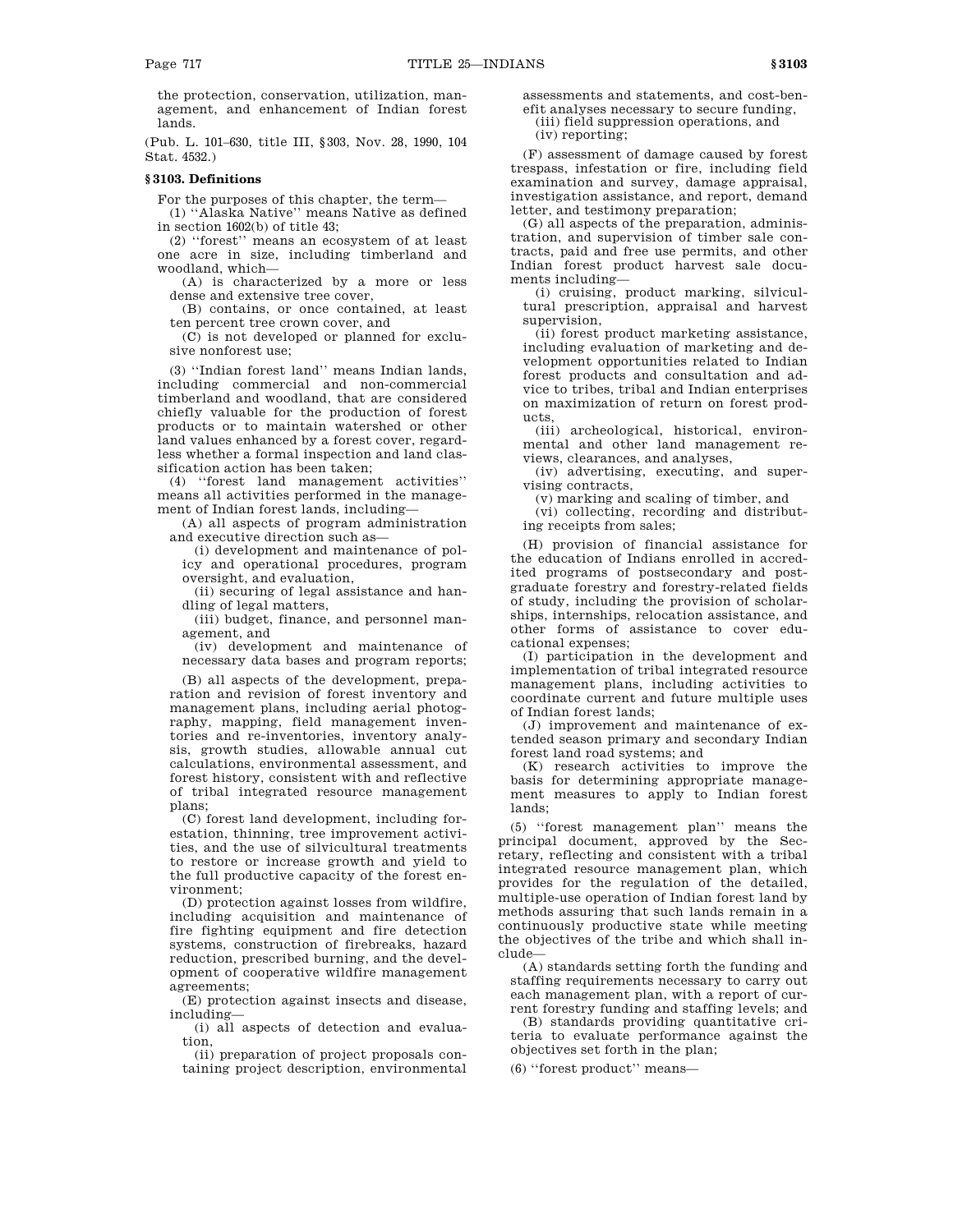(A) timber, (B) a timber product, including lumber, lath, crating, ties, bolts, logs, pulpwood, fuelwood, posts, poles and split products,

(C) bark,

(D) Christmas trees, stays, branches, firewood, berries, mosses, pinyon nuts, roots, acorns, syrups, wild rice, and herbs,

(E) other marketable material, and

(F) gravel which is extracted from, and utilized on, Indian forest lands;

(7) ''forest resources'' means all the benefits derived from Indian forest lands, including forest products, soil productivity, water, fisheries, wildlife, recreation, and aesthetic or other traditional values of Indian forest lands;

(8) ''forest trespass'' means the act of illegally removing forest products from, or illegally damaging forest products on, forest lands;

(9) ''Indian'' means a member of an Indian tribe;

(10) ''Indian land'' means land title to which is held by—

(A) the United States in trust for an Indian, an individual of Indian or Alaska Native ancestry who is not a member of a federally-recognized Indian tribe, or an Indian tribe, or

(B) an Indian, an individual of Indian or Alaska Native ancestry who is not a member of a federally recognized tribe, or an Indian tribe subject to a restriction by the United States against alienation;

(11) ''Indian tribe'' or ''tribe'' means any Indian tribe, band, nation, Pueblo or other organized group or community which is recognized as eligible for the special programs and services provided by the United States to Indians because of their status as Indians and shall mean, where appropriate, the recognized tribal government of such tribe's reservation;

(12) ''reservation'' includes Indian reservations established pursuant to treaties, Acts of Congress or Executive orders, public domain Indian allotments, and former Indian reservations in Oklahoma;

(13) ''Secretary'' means the Secretary of the Interior;

(14) ''sustained yield'' means the yield of forest products that a forest can produce continuously at a given intensity of management; and

(15) ''tribal integrated resource management plan'' means a document, approved by an Indian tribe and the Secretary, which provides coordination for the comprehensive management of such tribe's natural resources.

(Pub. L. 101–630, title III, §304, Nov. 28, 1990, 104 Stat. 4533.)

# **§ 3104. Management of Indian forest land**

### **(a) Management activities**

The Secretary shall undertake forest land management activities on Indian forest land, either directly or through contracts, cooperative agreements, or grants under the Indian Self-Determination Act [25 U.S.C. 450f et seq.].

# **(b) Management objectives**

Indian forest land management activities undertaken by the Secretary shall be designed to achieve the following objectives—

(1) the development, maintenance, and enhancement of Indian forest land in a perpetually productive state in accordance with the principles of sustained yield and with the standards and objectives set forth in forest management plans by providing effective management and protection through the application of sound silvicultural and economic principles to—

(A) the harvesting of forest products,

(B) forestation,

(C) timber stand improvement, and

(D) other forestry practices;

(2) the regulation of Indian forest lands through the development and implementation, with the full and active consultation and participation of the appropriate Indian tribe, of forest management plans which are supported by written tribal objectives and forest marketing programs;

(3) the regulation of Indian forest lands in a manner that will ensure the use of good method and order in harvesting so as to make possible, on a sustained yield basis, continuous productivity and a perpetual forest business;

(4) the development of Indian forest lands and associated value-added industries by Indians and Indian tribes to promote self-sustaining communities, so that Indians may receive from their Indian forest land not only stumpage value, but also the benefit of all the labor and profit that such Indian forest land is capable of yielding;

(5) the retention of Indian forest land in its natural state when an Indian tribe determines that the recreational, cultural, aesthetic, or traditional values of the Indian forest land represents the highest and best use of the land;

(6) the management and protection of forest resources to retain the beneficial effects to Indian forest lands of regulating water run-off and minimizing soil erosion; and

(7) the maintenance and improvement of timber productivity, grazing, wildlife, fisheries, recreation, aesthetic, cultural and other traditional values.

(Pub. L. 101–630, title III, §305, Nov. 28, 1990, 104 Stat. 4535.)

#### REFERENCES IN TEXT

The Indian Self-Determination Act, referred to in subsec. (a), is title I of Pub. L. 93–638, Jan. 4, 1975, 88 Stat. 2206, as amended, which is classified principally to part A (§450f et seq.) of subchapter II of chapter 14 of this title. For complete classification of this Act to the Code, see Short Title note set out under section 450 of this title and Tables.

### **§ 3105. Forest management deduction**

# **(a) Withholding of deduction**

Pursuant to the authority of section 413 of this title, the Secretary shall withhold a reasonable deduction from the gross proceeds of sales of forest products harvested from Indian forest land under a timber sale contract, permit, or other harvest sale document, which has been approved by the Secretary, to cover in whole or part the cost of managing and protecting such Indian forest land.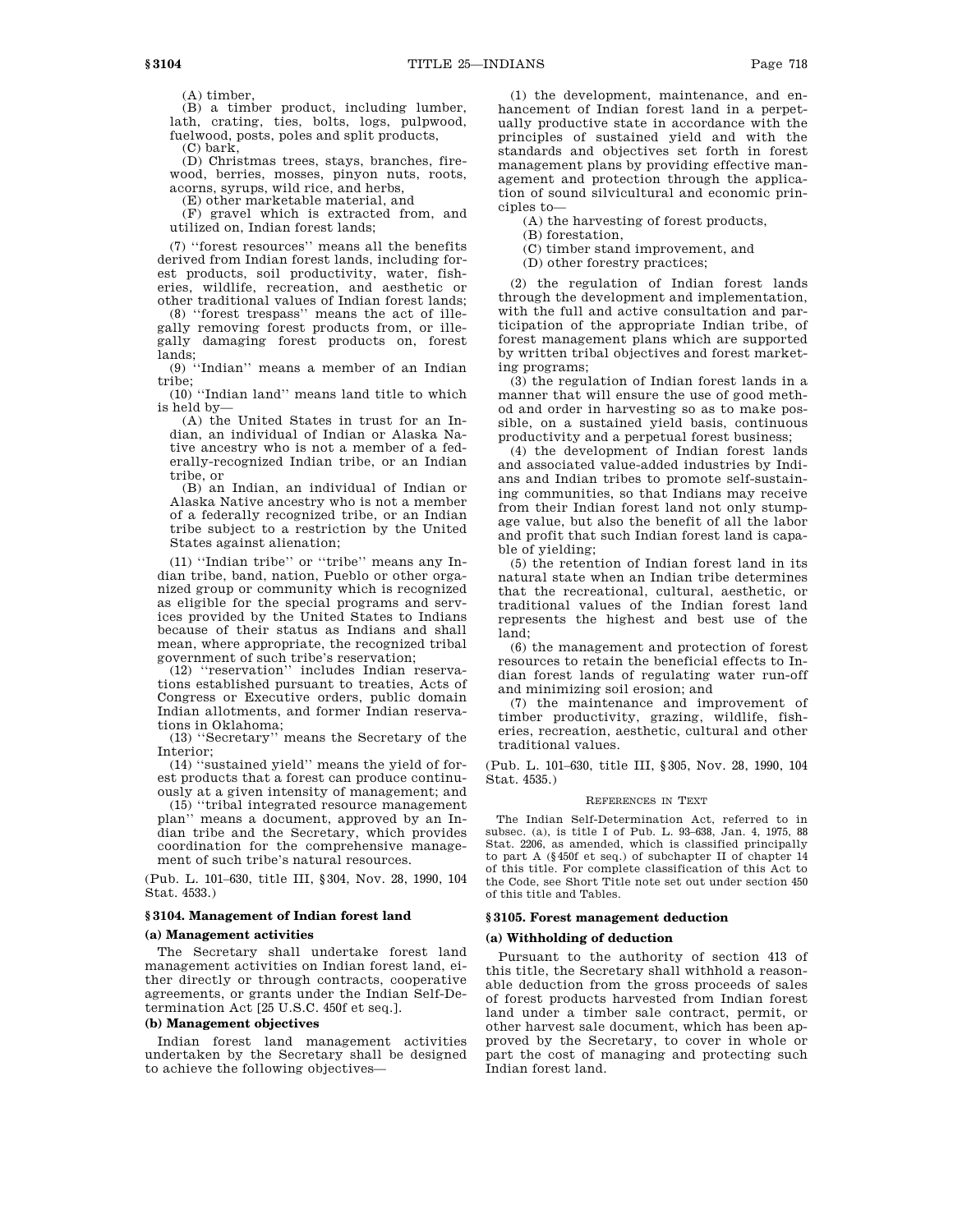# **(b) Amount of deduction**

Deductions made pursuant to subsection (a) of this section shall not exceed the lesser amount  $of$ 

(1) 10 percent of gross proceeds, or

(2) the percentage of gross proceeds collected on November 28, 1990, as forest management deductions by the Secretary on such sales of Indian forest products,

unless the appropriate Indian tribe consents to an increase in the deductions.

# **(c) Use of deduction**

The full amount of any deduction collected by the Secretary shall be expended according to an approved expenditure plan, approved by the Secretary and the appropriate Indian tribe, for the performance of forest land management activities on the reservation from which such deductions are collected and shall be made available to the tribe, upon its request, by contract or agreement for the performance of such activities.

## **(d) Limitations**

(1) Forest management deductions withheld pursuant to this section shall not be available to—

(A) cover the costs that are paid from funds appropriated specifically for fire suppression or pest control, or

(B) otherwise offset Federal appropriations for meeting the Federal trust responsibility for management of Indian forest lands.

(2) No other forest management deductions derived from Indian forest lands shall be collected to be covered into the general funds of the United States Treasury.

(Pub. L. 101–630, title III, §306, Nov. 28, 1990, 104 Stat. 4536.)

## **§ 3106. Forest trespass**

## **(a) Civil penalties; regulations**

Not later than 18 months from November 28, 1990, the Secretary shall issue regulations that—

(1) establish civil penalties for the commission of forest trespass which provide for—

(A) collection of the value of the products illegally removed plus a penalty of double their value,

(B) collection of the costs associated with damage to the Indian forest land caused by the act of trespass, and

(C) collection of the costs associated with enforcement of the regulations, including field examination and survey, damage appraisal, investigation assistance and reports, witness expenses, demand letters, court costs, and attorney fees;

(2) designate responsibility with the Department of the Interior for the detection and investigation of forest trespass; and

(3) set forth responsibilities and procedures for the assessment and collection of civil penalties.

### **(b) Treatment of proceeds**

The proceeds of civil penalties collected under this section shall be treated as proceeds from

the sale of forest products from the Indian forest lands upon which such trespass occurred.

# **(c) Concurrent jurisdiction**

Indian tribes which adopt the regulations promulgated by the Secretary pursuant to subsection (a) of this section shall have concurrent civil jurisdiction to enforce the provisions of this section and the regulation promulgated thereunder. The Bureau of Indian Affairs and other agencies of the Federal Government shall, at the request of the tribe, defer to tribal prosecutions of forest trespass cases. Tribal court judgments regarding forest trespass shall be entitled to full faith and credit in Federal and State courts to the same extent as a Federal court judgment obtained under this section.

(Pub. L. 101–630, title III, §307, Nov. 28, 1990, 104 Stat. 4537.)

# **§ 3107. Direct payment of forest products receipts**

# **(a) Regulations**

Notwithstanding any other law, the Secretary shall, within 1 year from November 28, 1990, promulgate regulations providing for the payment of the receipts from the sale of Indian forest products as provided in this section.

# **(b) Payment into a bank depository**

Upon the request of an Indian tribe, the Secretary shall provide that the purchaser of the forest products of such tribe, which are harvested under a timber sale contract, permit or other harvest sale document which has been approved by the Secretary, shall make prompt direct payments of the gross proceeds of sales of such forest products, less any amounts segregated as forest management deductions pursuant to section 3105 of this title, into a bank depository account designated by such Indian tribe.

(Pub. L. 101–630, title III, §308, Nov. 28, 1990, 104 Stat. 4537.)

#### **§ 3108. Secretarial recognition of tribal laws**

Subject to the Secretary's responsibilities as reflected in sections 3101(2) and 3102(1) of this title and unless otherwise prohibited by Federal statutory law, the Secretary shall comply with tribal laws pertaining to Indian forest lands, including laws regulating the environment or historic or cultural preservation, and shall cooperate with the enforcement of such laws on Indian forest lands. Such cooperation shall include—

(1) assistance in the enforcement of such laws;

(2) provision of notice of such laws to persons or entities undertaking activities on Indian forest lands; and

(3) upon the request of an Indian tribe, the appearance in tribal forums.

(Pub. L. 101–630, title III, §309, Nov. 28, 1990, 104 Stat. 4538.)

# **§ 3109. Indian forest land assistance account**

### **(a) Establishment**

At the request of an Indian tribe, the Secretary may establish a special Indian forest land assistance account within the tribe's trust fund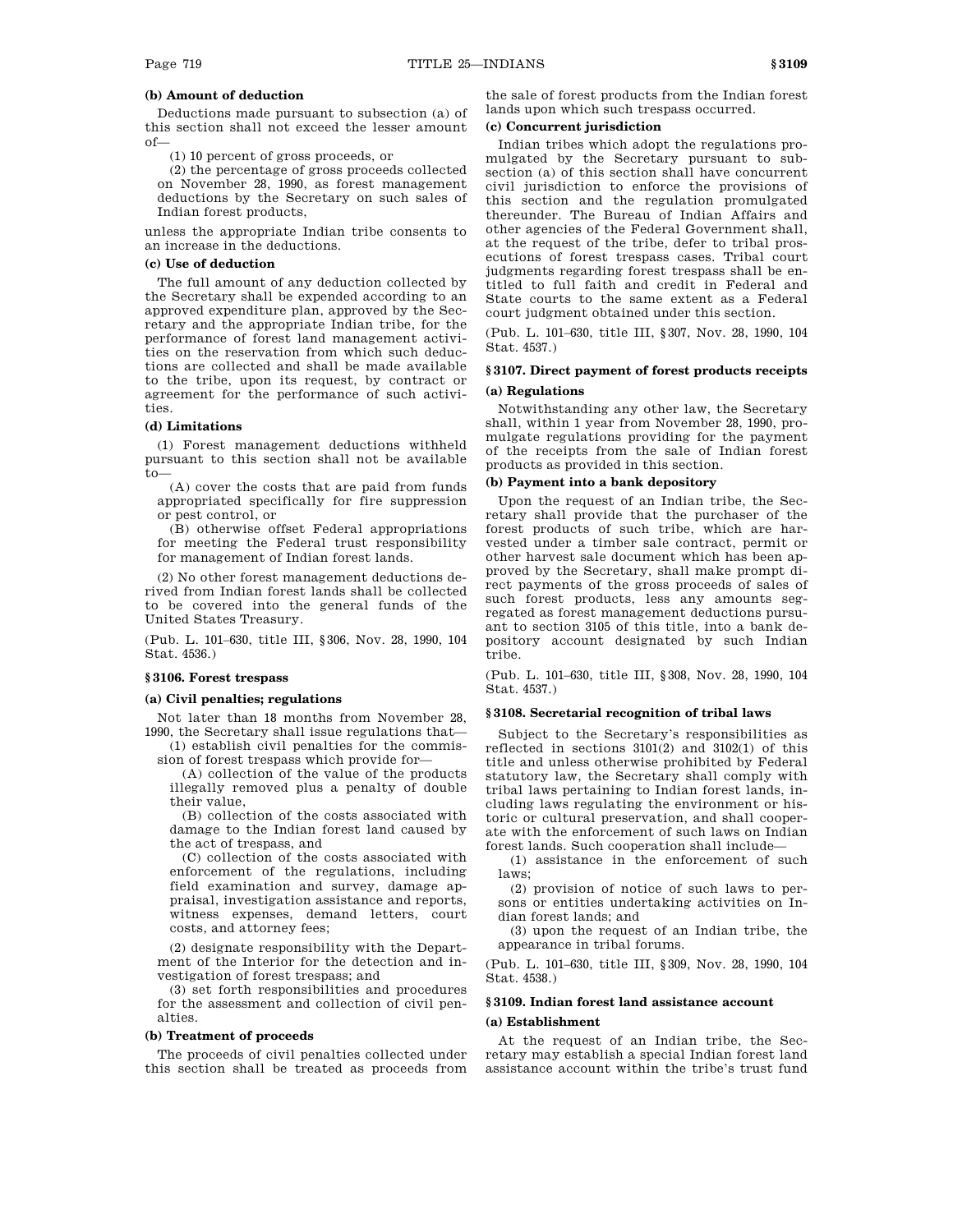account to fund the Indian forest land management activities of such tribe.

# **(b) Deposits and expenditures**

(1) The Secretary may deposit into the Indian forest land assistance account established pursuant to subsection (a) of this section any funds received by the Secretary or in the Secretary's possession from—

(A) non-Federal sources, if such funds are related to activities on or for the Indian forest lands of such tribe's reservation,

(B) donations and contributions,

(C) unobligated forestry appropriations for the benefit of such Indian tribe, and

(D) user fees or other funds transferred under Federal interagency agreements if otherwise authorized by Federal law and, if such funds are related to activities on or for the Indian forest lands of such tribe's reservation.

Funds deposited in such account shall be for the purpose of conducting forest land management activities on the Indian forest lands of such tribe.

(2) Funds in the Indian forest land assistance account and any interest or other income earned thereon shall remain available until expended and shall not be available to otherwise offset Federal appropriations for meeting the Federal responsibility for management of Indian forest lands.

# **(c) Audits**

At the request of an Indian tribe or upon the Secretary's own volition, the Secretary may conduct audits of the Indian forest land assistance account and shall publish the results of such audit.

(Pub. L. 101–630, title III, §310, Nov. 28, 1990, 104 Stat. 4538.)

# **§ 3110. Tribal forestry programs**

#### **(a) Establishment**

The Secretary shall establish within the Bureau of Indian Affairs a program to provide financial support to forestry programs established by an Indian tribe.

### **(b) Support allocation formula; criteria**

(1) The Secretary, with the participation of Indian tribes with Indian forest lands, shall establish, and promulgate by regulations, a formula—

(A) for the determination of Indian tribes eligible for such support,

(B) for the provision of levels of assistance for the forestry programs of such tribes, and

(C) the allocation of base support funds to such tribes under the program established pursuant to subsection (a) of this section.

(2) The formula established pursuant to this subsection shall provide funding necessary to support—

(A) one professional forester, including fringe benefits and support costs, for each eligible tribe, and

(B) one additional professional forester or forest technician, including fringe benefits and support costs, for each level of assistance for which an eligible Indian tribe qualifies.

(3) In any fiscal year that appropriations are not sufficient to fully fund tribal forestry programs at each level of assistance under the formula required to be established in this section, available funds for each level of assistance shall be evenly divided among the tribes qualifying for that level of assistance.

(Pub. L. 101–630, title III, §311, Nov. 28, 1990, 104 Stat. 4538.)

# **§ 3111. Assessment of Indian forest land and management programs**

### **(a) Initial assessment**

(1) Within 1 year after November 28, 1990, the Secretary, in consultation with affected Indian tribes, shall enter into a contract with a non-Federal entity knowledgeable in forest management practices on Federal and private lands to conduct an independent assessment of Indian forest lands and Indian forest land management practices.

(2) Such assessment shall be national in scope and shall include—

(A) an in-depth analysis of management practices on, and the level of funding for, specific Indian forest land compared with similar Federal and private forest lands,

(B) a survey of the condition of Indian forest lands, including health and productivity levels,

(C) an evaluation of the staffing patterns of forestry organizations of the Bureau of Indian Affairs and of Indian tribes,

(D) an evaluation of procedures employed in timber sales administration, including preparation, field supervision, and accountability for proceeds,

(E) an analysis of the potential for reducing or eliminating relevant administrative procedures, rules and policies of the Bureau of Indian Affairs consistent with the Federal trust responsibility,

(F) a comprehensive review of the adequacy of Indian forest land management plans, including their compatibility with applicable tribal integrated resource management plans and their ability to meet tribal needs and priorities,

(G) an evaluation of the feasibility and desirability of establishing minimum standards against which the adequacy of the forestry programs of the Bureau of Indian Affairs in fulfilling its trust responsibility to Indian tribes can be measured, and

(H) a recommendation of any reforms and increased funding levels necessary to bring Indian forest land management programs to a state-of-the-art condition.

(3) Such assessment shall include specific examples and comparisons from each of the regions of the United States where Indian forest lands are located.

(4) The initial assessment required by this subsection shall be completed no later than 36 months following November 28, 1990. Upon completion, the assessment shall be submitted to the Committee on Natural Resources of the United States House of Representatives and the Committee on Indian Affairs of the United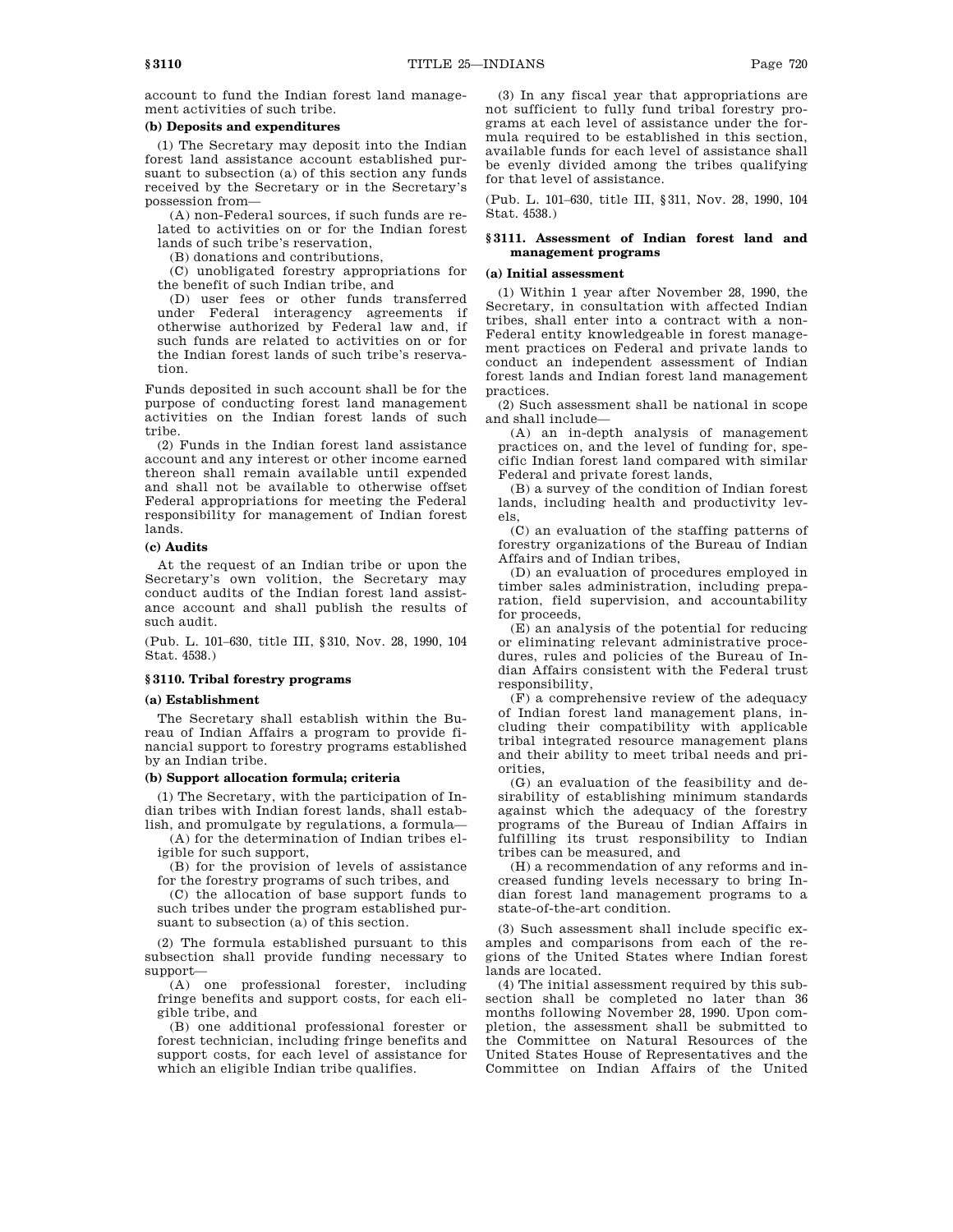States Senate and shall be made available to Indian tribes.

# **(b) Periodic assessments**

On each 10-year anniversary of November 28, 1990, the Secretary shall provide for an independent assessment of Indian forest lands and Indian forest land management practices under the criteria established in subsection (a) of this section which shall include analyses measured against findings in previous assessments.

### **(c) Status report to Congress**

The Secretary shall submit, within 1 year of the first full fiscal year after November 28, 1990, and within 6 months of the end of each succeeding fiscal year, a report to the Committee on Natural Resources of the United States House of Representatives, the Committee on Indian Affairs of the United States Senate, and to the affected Indian tribes a report on the status of Indian forest lands with respect to standards, goals and objectives set forth in approved forest management plans for each Indian tribe with Indian forest lands. The report shall identify the amount of Indian forest land in need of forestation or other silviculture treatment and the quantity of timber available for sale, offered for sale, and sold for each Indian tribe.

# **(d) Assistance from Secretary of Agriculture**

The Secretary of Agriculture, through the Forest Service, is authorized to provide, upon the request of the Secretary of the Interior, on a nonreimbursable basis, technical assistance in the conduct of such research and evaluation activities as may be necessary for the completion of any reports or assessments required by this chapter.

(Pub. L. 101–630, title III, §312, Nov. 28, 1990, 104 Stat. 4539; Pub. L. 103–437, §10(f), Nov. 2, 1994, 108 Stat. 4589.)

#### **AMENDMENTS**

1994—Subsec. (a)(4). Pub. L. 103–437, §10(f)(1), substituted ''Committee on Indian'' for ''Select Committee on Indian'' and ''Natural Resources'' for ''Interior and Insular Affairs''.

Subsec. (c). Pub. L. 103–437, inserted ''the'' after ''report to'' and substituted ''Committee on Indian'' for ''Select Committee on Indian'' and ''Natural Resources'' for ''Interior and Insular Affairs''.

### **§ 3112. Alaska Native technical assistance program**

### **(a) Establishment**

The Secretary, in consultation with the village and regional corporations established pursuant to the Alaska Native Claims Settlement Act (43 U.S.C. 1601 et seq.), shall establish a program of technical assistance for such corporations to promote the sustained yield management of their forest resources. Such technical assistance shall also be available to promote local processing and other value-added activities with such forest resources.

### **(b) Indian Self-Determination Act**

The technical assistance to be provided by the Secretary pursuant to subsection (a) of this section shall be made available through contracts, grants or agreements entered into in accordance with, and made available to entities eligible for, such contracts, grants, or agreements under the Indian Self-Determination Act [25 U.S.C. 450f et seq.].

(Pub. L. 101–630, title III, §313, Nov. 28, 1990, 104 Stat. 4540.)

#### REFERENCES IN TEXT

The Alaska Native Claims Settlement Act, referred to in subsec. (a), is Pub. L. 92–203, Dec. 18, 1971, 85 Stat. 688, as amended, which is classified generally to chapter 33 (§1601 et seq.) of Title 43, Public Lands. For complete classification of this Act to the Code, see Short Title note set out under section 1601 of Title 43 and Tables.

The Indian Self-Determination Act, referred to in subsec. (b), is title I of Pub. L. 93–638, Jan. 4, 1975, 88 Stat. 2206, as amended, which is classified principally to part A (§450f et seq.) of subchapter II of chapter 14 of this title. For complete classification of this Act to the Code, see Short Title note set out under section 450 of this title and Tables.

# **§ 3113. Establishment of Indian and Alaska Native forestry education assistance**

### **(a) Forester intern program**

(1) Notwithstanding the provisions of title 5 governing appointments in the competitive service, the Secretary shall establish and maintain in the Bureau of Indian Affairs at least 20 forester intern positions for Indian and Alaska Native students.

(2) For purposes of this subsection, the term ''forester intern'' means an Indian or Alaska Native who—

(A) is acquiring necessary academic qualifications to become a forester or a professional trained in forestry-related fields, and

(B) is appointed to one of the positions established under paragraph (1).

(3) The Secretary shall pay all costs for tuition, books, fees and living expenses incurred by a forester intern while attending an approved post-secondary or graduate school in a full-time forestry-related curriculum.

(4) A forester intern shall be required to enter into an obligated service agreement to serve as a professional forester or other forestry-related professional with the Bureau of Indian Affairs, an Indian tribe, or a tribal forest-related enterprise for 2 years for each year of education for which the Secretary pays the intern's educational costs under paragraph (3) of this subsection.

(5) A forester intern shall be required to report for service with the Bureau of Indian Affairs during any break in attendance at school of more than 3 weeks duration. Time spent in such service shall be counted toward satisfaction of the intern's obligated service agreement.

# **(b) Cooperative education program**

(1) The Secretary shall maintain, through the Bureau of Indian Affairs, a cooperative education program for the purpose of recruiting promising Indian and Alaska Native students who are enrolled in secondary schools, triballycontrolled community colleges, and other postsecondary or graduate schools for employment as a professional forester or other forestry-related professional with the Bureau of Indian Af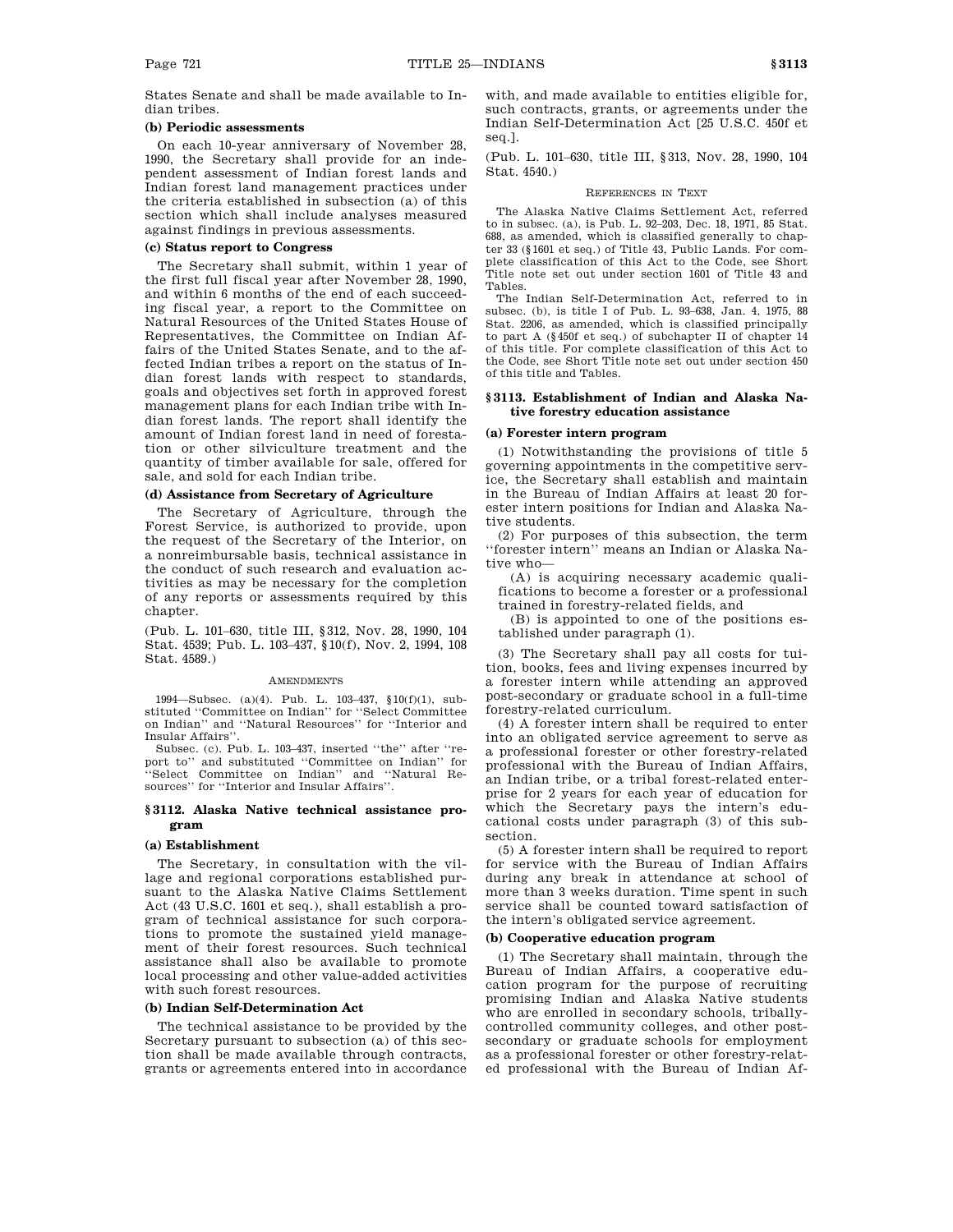fairs, an Indian tribe, or a tribal forest-related enterprise.

(2) The cooperative educational program that is to be maintained under paragraph (1) shall be modeled on and shall have essentially the same features of the program operated on November 28, 1990, pursuant to chapter 308 of the Federal Personnel Manual of the Office of Personnel Management.

(3) Under the cooperative agreement program that is to be maintained under paragraph (1), the Secretary shall pay all costs for tuition, books, and fees of an Indian or Alaska Native student who—

(A) is enrolled in a course of study at an education institution with which the Secretary has entered into a cooperative agreement, and

(B) is interested in a career with the Bureau of Indian Affairs, an Indian tribe or a tribal enterprise in the management of Indian forest land.

(4) Financial need shall not be a requirement to receive assistance under the cooperative agreement program that is to be maintained under this subsection.

(5) A recipient of assistance under the cooperative education program that is to be maintained under this subsection shall be required to enter into an obligated service agreement to serve as a professional forester or other forestry-related professional with the Bureau of Indian Affairs, an Indian tribe, or a tribal forest-related enterprise for one year for each year for which the Secretary pays the recipient's educational costs pursuant to paragraph (3).

# **(c) Scholarship program**

(1) The Secretary is authorized to grant forestry scholarships to Indians and Alaska Natives enrolled in accredited programs for post-secondary and graduate forestry and forestry-related programs of study as full-time students.

(2) A recipient of a scholarship under paragraph (1) shall be required to enter into an obligated service agreement with the Secretary in which the recipient agrees to accept employment for one year for each year the recipient received a scholarship, following completion of the recipient's forestry or forestry-related course of study, with

(A) the Bureau of Indian Affairs;

(B) a forestry program conducted under a contract, grant, or cooperative agreement entered into under the Indian Self-Determination Act [25 U.S.C. 450f et seq.];

(C) an Indian enterprise engaged in a forestry or forestry-related business; or

(D) an Indian tribe's forestry-related program.

(3) The Secretary shall not deny scholarship assistance under this subsection solely on the basis of an applicant's scholastic achievement if the applicant has been admitted to and remains in good standing in an accredited postsecondary or graduate institution.

### **(d) Forestry education outreach**

The Secretary shall conduct, through the Bureau of Indian Affairs, and in consultation with other appropriate local, State and Federal agencies, and in consultation and coordination with Indian tribes, a forestry education outreach program for Indian and Alaska Native youth to explain and stimulate interest in all aspects of Indian forest land management and careers in forestry.

### **(e) Adequacy of programs**

The Secretary shall administer the programs described in this section until a sufficient number of Indians and Alaska Natives are trained to ensure that there is an adequate number of qualified, professional Indian foresters to manage the Bureau of Indian Affairs forestry programs and forestry programs maintained by or for Indian tribes.

(Pub. L. 101–630, title III, §314, Nov. 28, 1990, 104 Stat. 4540.)

#### REFERENCES IN TEXT

The provisions of title 5 governing appointments in the competitive service, referred to in subsec. (a), are classified generally to section 3301 et seq. of Title 5, Government Organization and Employees.

The Indian Self-Determination Act, referred to in subsec. (c)(2)(B), is title I of Pub. L. 93–638, Jan. 4, 1975, 88 Stat. 2206, as amended, which is classified principally to part A (§450f et seq.) of subchapter II of chapter 14 of this title. For complete classification of this Act to the Code, see Short Title note set out under section 450 of this title and Tables.

### **§ 3114. Postgraduation recruitment, education and training programs**

### **(a) Postgraduation recruitment**

The Secretary shall establish and maintain a program to attract Indian and Alaska Native professional foresters and forester technicians who have already graduated from their course of postsecondary or graduate education for employment in either the Bureau of Indian Affairs forestry programs or, subject to the approval of the tribe, in tribal forestry programs. According to such regulations as the Secretary may prescribe, such program shall provide for the employment of Indian and Alaska Native professional foresters or forestry technicians in exchange for the Secretary's assumption of the employee's outstanding student loans. The period of employment shall be determined by the amount of the loan that is assumed.

# **(b) Postgraduate intergovernmental internships**

For the purposes of training, skill development and orientation of Indian, Alaska native,1 and Federal forestry personnel, and the enhancement of tribal and Bureau of Indian Affairs forestry programs, the Secretary shall establish and actively conduct a program for the cooperative internship of Federal, Indian, and Alaska Native forestry personnel. Such program shall—

(1) for agencies within the Department of the Interior—

(A) provide for the internship of Bureau of Indian Affairs, Alaska Native, and Indian forestry employees in the forestry-related programs of other agencies of the Department of the Interior, and

(B) provide for the internship of forestry personnel from other Department of the In-

<sup>1</sup>So in original. Probably should be capitalized.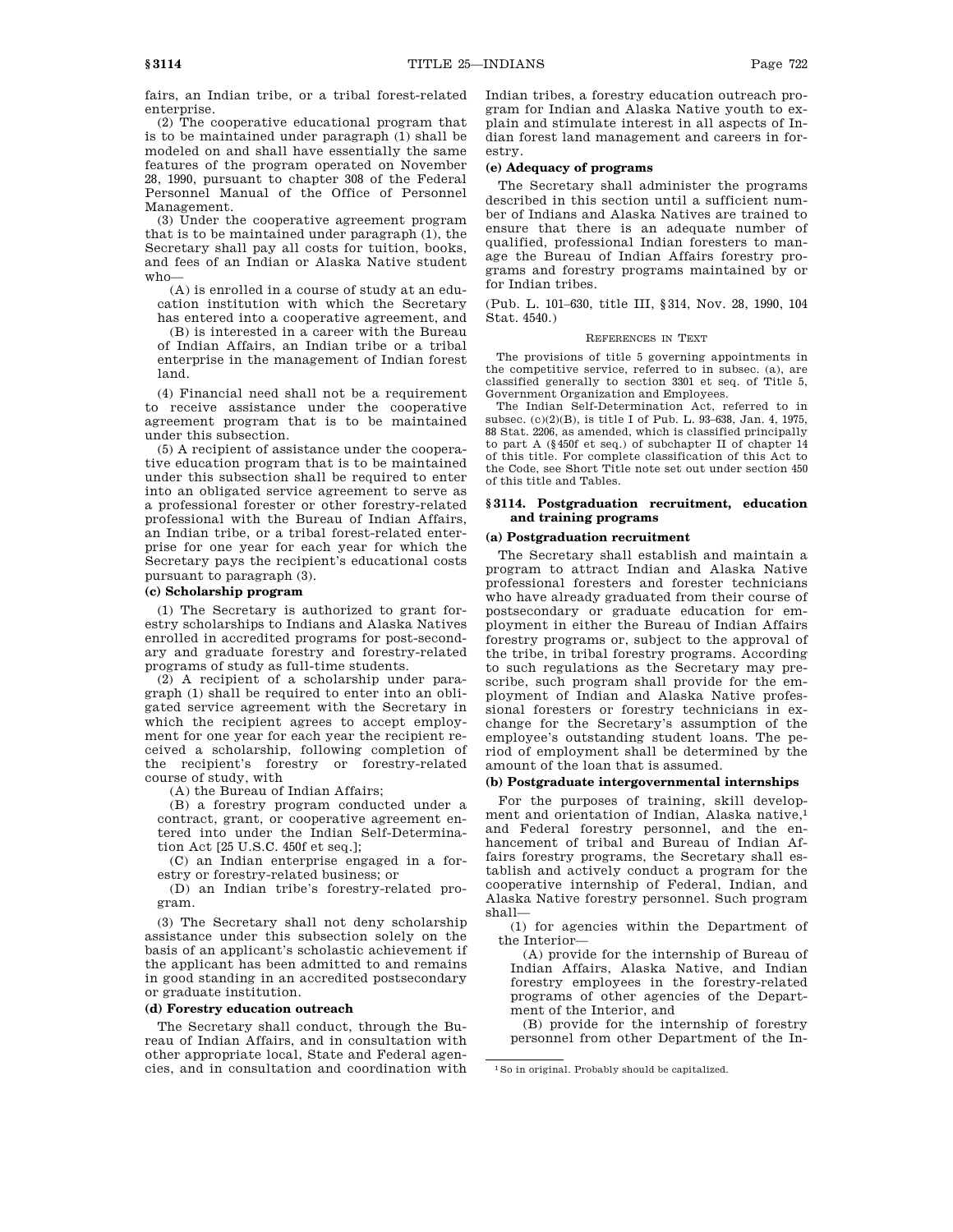terior agencies within the Bureau of Indian Affairs and, with the consent of the tribe, within tribal forestry programs;

(2) for agencies not within the Department of the Interior, provide, pursuant to an interagency agreement, internships within the Bureau of Indian Affairs and, with the consent of the tribe, within a tribal forestry program of other forestry personnel of such agencies who are above their sixth year of Federal service;

(3) provide for the continuation of salary and benefits for participating Federal employees by their originating agency;

(4) provide for salaries and benefits of participating Indian and Alaska Native forestry employees by the host agency; and

(5) provide for a bonus pay incentive at the conclusion of the internship for any participant.

### **(c) Continuing education and training**

The Secretary shall maintain a program within the Division of Forestry of the Bureau of Indian Affairs for the ongoing education and training of Bureau of Indian Affairs, Alaska Native, and Indian forestry personnel. Such program shall provide for—

(1) orientation training for Bureau of Indian Affairs forestry personnel in tribal-Federal relations and responsibilities;

(2) continuing technical forestry education for Bureau of Indian Affairs, Alaska Native, and tribal forestry personnel; and

(3) developmental training of Indian and Alaska Native personnel in forest land based enterprises and marketing.

(Pub. L. 101–630, title III, §315, Nov. 28, 1990, 104 Stat. 4542.)

### **§ 3115. Cooperative agreement between Department of the Interior and Indian tribes**

# **(a) Cooperative agreements**

(1) To facilitate the administration of the programs and activities of the Department of the Interior, the Secretary is authorized to negotiate and enter into cooperative agreements with Indian tribes to—

(A) engage in cooperative manpower and job training and development programs,

(B) to develop and publish cooperative environmental education and natural resource planning materials, and

(C) to perform land and facility improvements, including forestry and other natural resources protection, fire protection, reforestation, timber stand improvement, debris removal, and other activities related to land and natural resource management.

The Secretary may enter into such agreements when the Secretary determines the public interest will be benefited.

(2) In such cooperative agreements, the Secretary is authorized to advance or reimburse funds to contractors from any appropriated funds available for similar kinds of work or by furnishing or sharing materials, supplies, facilities or equipment without regard to the provisions of section 3324, title 31, relating to the advance of public moneys.

# **(b) Supervision**

In any agreement authorized by this section, Indian tribes and their employees may perform cooperative work under the supervision of the Department of the Interior in emergencies or otherwise as mutually agreed to, but shall not be deemed to be Federal employees other than for purposes of section<sup>1</sup> 2671 through 2680 of title  $28$  and section<sup>1</sup> 8101 through 8193 of title 5.

# **(c) Savings provision**

Nothing in this chapter shall be construed to limit the authority of the Secretary to enter into cooperative agreements otherwise authorized by law.

(Pub. L. 101–630, title III, §316, Nov. 28, 1990, 104 Stat. 4543.)

## **§ 3115a. Tribal forest assets protection**

### **(a) Definitions**

In this section:

# **(1) Federal land**

The term ''Federal land'' means—

(A) land of the National Forest System (as defined in section 1609(a) of title 16) administered by the Secretary of Agriculture, acting through the Chief of the Forest Service; and

(B) public lands (as defined in section 1702 of title 43), the surface of which is administered by the Secretary of the Interior, acting through the Director of the Bureau of Land Management.

### **(2) Indian forest land or rangeland**

The term ''Indian forest land or rangeland'' means land that—

(A) is held in trust by, or with a restriction against alienation by, the United States for an Indian tribe or a member of an Indian tribe; and

 $(B)(i)(I)$  is Indian forest land (as defined in section 3103 of this title); or

(II) has a cover of grasses, brush, or any similar vegetation; or

(ii) formerly had a forest cover or vegetative cover that is capable of restoration.

## **(3) Indian tribe**

The term ''Indian tribe'' has the meaning given the term in section 450b of this title.

#### **(4) Secretary**

The term ''Secretary'' means—

(A) the Secretary of Agriculture, with respect to land under the jurisdiction of the Forest Service; and

(B) the Secretary of the Interior, with respect to land under the jurisdiction of the Bureau of Land Management.

# **(b) Authority to protect Indian forest land or rangeland**

# **(1) In general**

Not later than 120 days after the date on which an Indian tribe submits to the Secretary a request to enter into an agreement or contract to carry out a project to protect Indian forest land or rangeland (including a

<sup>1</sup>So in original. Probably should be ''sections''.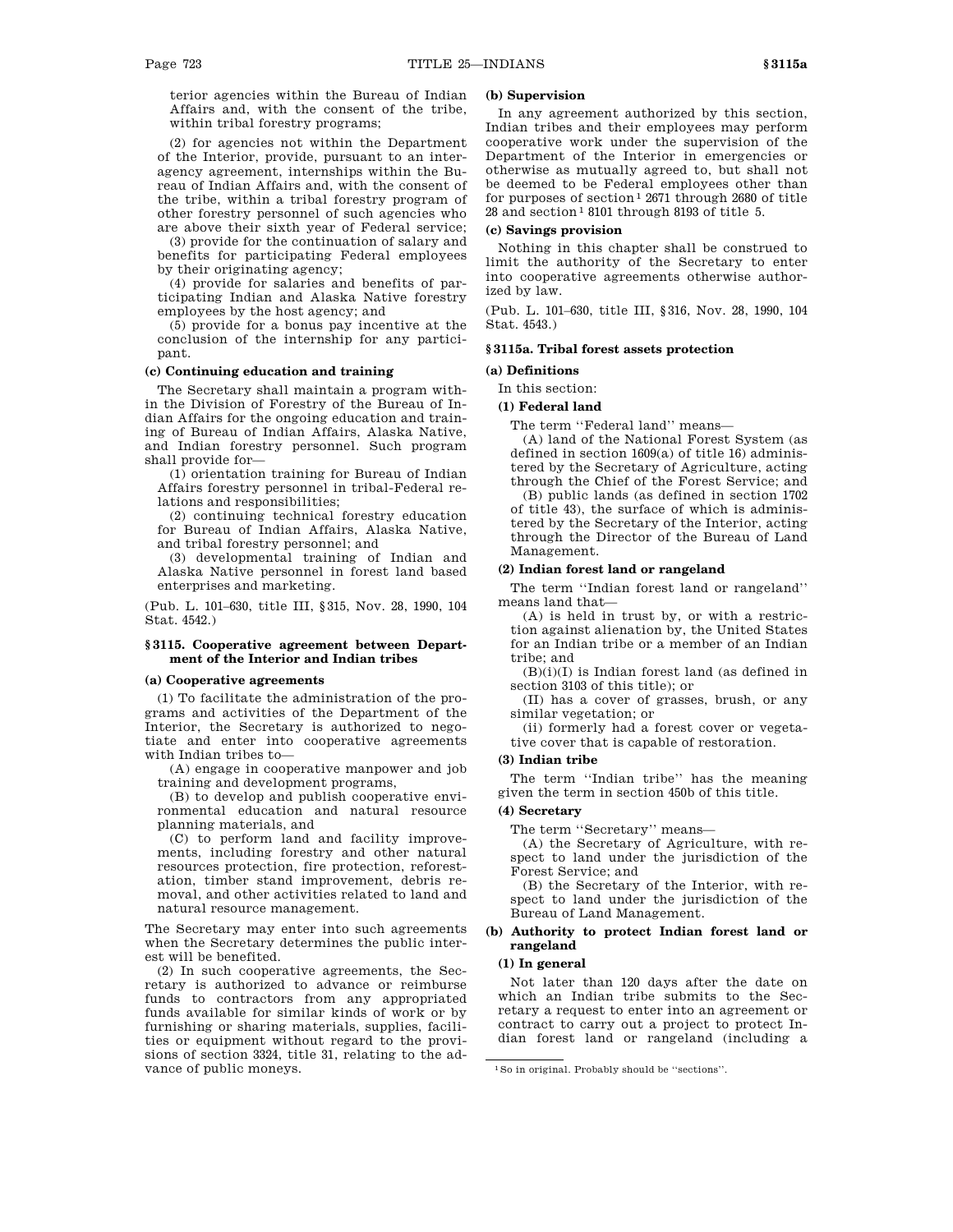project to restore Federal land that borders on or is adjacent to Indian forest land or rangeland) that meets the criteria described in subsection (c) of this section, the Secretary may issue public notice of initiation of any necessary environmental review or of the potential of entering into an agreement or contract with the Indian tribe pursuant to section 347 of the Department of the Interior and Related Agencies Appropriations Act, 1999 (16 U.S.C. 2104 note; Public Law 105–277) (as amended by section 323 of the Department of the Interior and Related Agencies Appropriations Act, 2003 (117 Stat. 275)), or such other authority as appropriate, under which the Indian tribe would carry out activities described in paragraph (3).

# **(2) Environmental analysis**

Following completion of any necessary environmental analysis, the Secretary may enter into an agreement or contract with the Indian tribe as described in paragraph (1).

# **(3) Activities**

Under an agreement or contract entered into under paragraph (2), the Indian tribe may carry out activities to achieve land management goals for Federal land that is—

(A) under the jurisdiction of the Secretary; and

(B) bordering or adjacent to the Indian forest land or rangeland under the jurisdiction of the Indian tribe.

### **(c) Selection criteria**

The criteria referred to in subsection (b) of this section, with respect to an Indian tribe, are whether—

(1) the Indian forest land or rangeland under the jurisdiction of the Indian tribe borders on or is adjacent to land under the jurisdiction of the Forest Service or the Bureau of Land Management;

(2) Forest Service or Bureau of Land Management land bordering on or adjacent to the Indian forest land or rangeland under the jurisdiction of the Indian tribe—

(A) poses a fire, disease, or other threat  $t_0$ 

(i) the Indian forest land or rangeland under the jurisdiction of the Indian tribe; or

(ii) a tribal community; or

(B) is in need of land restoration activities;

(3) the agreement or contracting activities applied for by the Indian tribe are not already covered by a stewardship contract or other instrument that would present a conflict on the subject land; and

(4) the Forest Service or Bureau of Land Management land described in the application of the Indian tribe presents or involves a feature or circumstance unique to that Indian tribe (including treaty rights or biological, archaeological, historical, or cultural circumstances).

### **(d) Notice of denial**

If the Secretary denies a tribal request under subsection (b)(1) of this section, the Secretary may issue a notice of denial to the Indian tribe, which—

(1) identifies the specific factors that caused, and explains the reasons that support, the denial;

(2) identifies potential courses of action for overcoming specific issues that led to the denial; and

(3) proposes a schedule of consultation with the Indian tribe for the purpose of developing a strategy for protecting the Indian forest land or rangeland of the Indian tribe and interests of the Indian tribe in Federal land.

### **(e) Proposal evaluation and determination factors**

In entering into an agreement or contract in response to a request of an Indian tribe under subsection (b)(1) of this section, the Secretary may—

(1) use a best-value basis; and

(2) give specific consideration to tribally-related factors in the proposal of the Indian tribe, including—

(A) the status of the Indian tribe as an Indian tribe;

(B) the trust status of the Indian forest land or rangeland of the Indian tribe;

(C) the cultural, traditional, and historical affiliation of the Indian tribe with the land subject to the proposal;

(D) the treaty rights or other reserved rights of the Indian tribe relating to the land subject to the proposal;

(E) the indigenous knowledge and skills of members of the Indian tribe;

(F) the features of the landscape of the land subject to the proposal, including watersheds and vegetation types;

(G) the working relationships between the Indian tribe and Federal agencies in coordinating activities affecting the land subject to the proposal; and

(H) the access by members of the Indian tribe to the land subject to the proposal.

### **(f) No effect on existing authority**

Nothing in this section—

(1) prohibits, restricts, or otherwise adversely affects the participation of any Indian tribe in stewardship agreements or contracting under the authority of section 347 of the Department of the Interior and Related Agencies Appropriations Act, 1999 (16 U.S.C. 2104 note; Public Law 105–277) (as amended by section 323 of the Department of the Interior and Related Agencies Appropriations Act, 2003 (117 Stat. 275)) or other authority invoked pursuant to this section; or

(2) invalidates any agreement or contract under that authority.

### **(g) Report**

Not later than 4 years after July 22, 2004, the Secretary shall submit to Congress a report that describes the Indian tribal requests received and agreements or contracts that have been entered into under this section.

(Pub. L. 108–278, §2, July 22, 2004, 118 Stat. 868.)

### REFERENCES IN TEXT

Section 347 of the Department of the Interior and Related Agencies Appropriations Act, 1999, referred to in